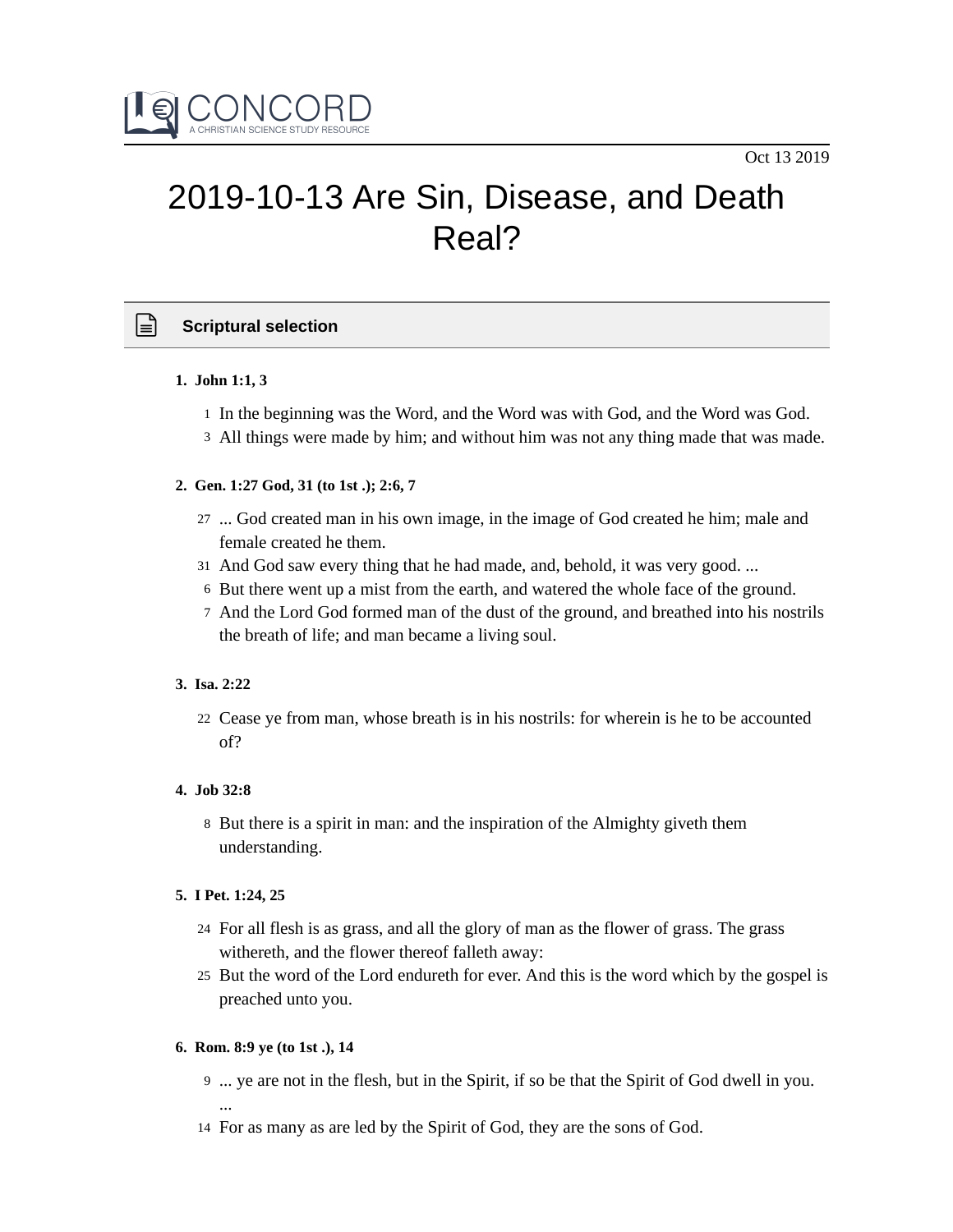#### **7. Matt. 5:48**

48 Be ye therefore perfect, even as your Father which is in heaven is perfect.

#### **8. Jude 1:25**

To the only wise God our Saviour, be glory and majesty, dominion and power, both 25 now and ever. Amen.

# **Benediction**

#### **Phil. 2:13**

13 For it is God which worketh in you both to will and to do of his good pleasure.

## **Hymns**

#### **1. Hymn. 154**

In Thee, O Spirit true and tender, I find my life as God's own child; Within Thy light of glorious splendor I lose the earth-clouds drear and wild.

Within Thy love is safe abiding From every thought that giveth fear; Within Thy truth a perfect chiding, Should I forget that Thou art near.

In Thee I have no pain or sorrow, No anxious thought, no load of care. Thou art the same today, tomorrow; Thy love and truth are everywhere.

#### **2. Hymn. 52**

Eternal Mind the Potter is, And thought th' eternal clay: The hand that fashions is divine, His works pass not away. Man is the noblest work of God, His beauty, power and grace, Immortal; perfect as his Mind Reflected face to face.

God could not make imperfect man His model infinite; Unhallowed thought He could not plan,